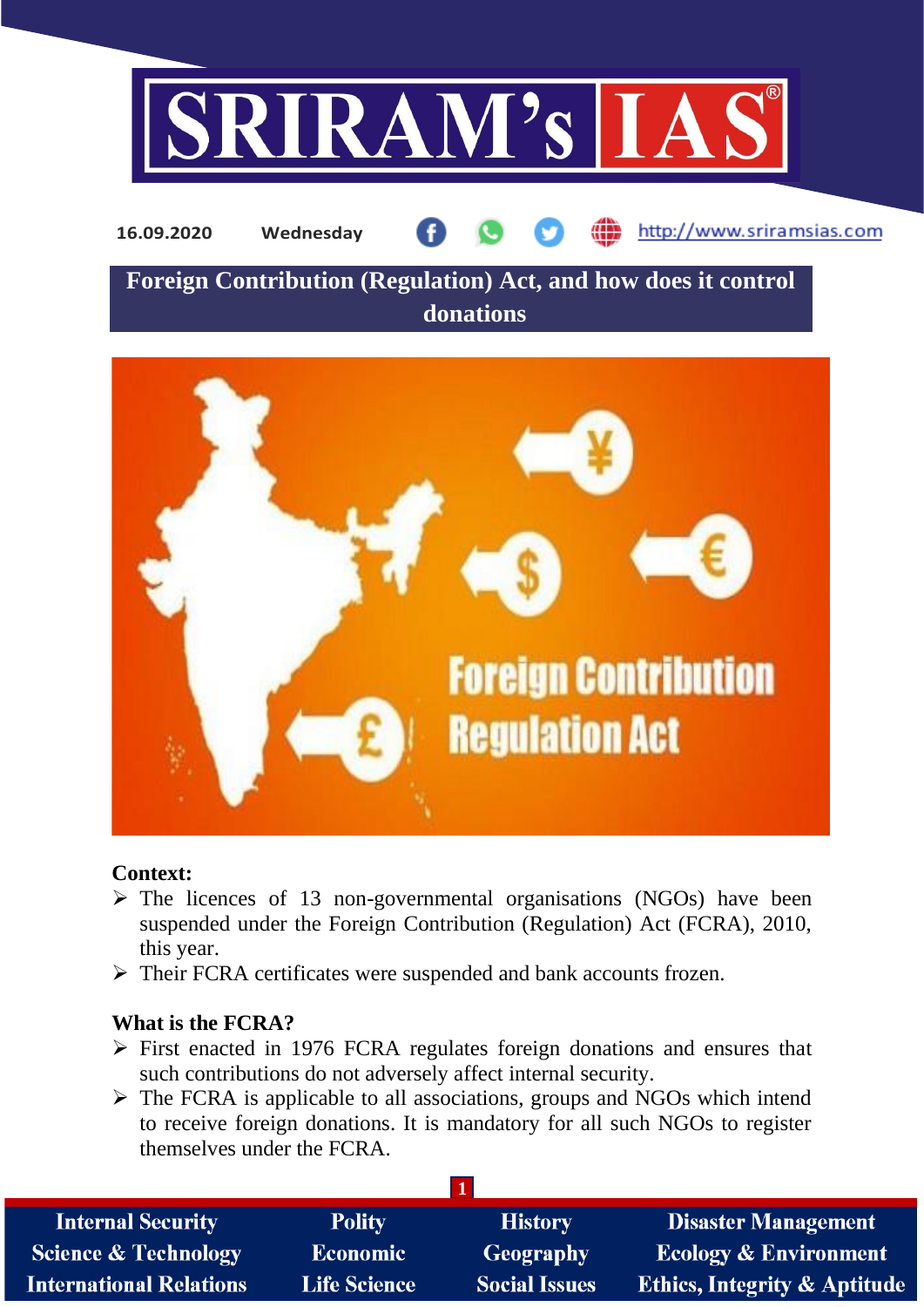

#### the http://www.sriramsias.com **16.09.2020 Wednesday**

- ➢ Registered associations can receive foreign contribution for social, educational, religious, economic and cultural purposes. Filing of annual returns, on the lines of Income Tax, is compulsory.
- ➢ New rules by Ministry of Home Affairs said all such NGOs would have to operate accounts in either nationalised or private banks which have core banking facilities to allow security agencies access on a real time basis.

### **Who cannot receive foreign donations?**

- $\triangleright$  Members of the legislature and political parties, government officials, judges and media persons are prohibited from receiving any foreign contribution.
- ➢ However, in 2017 the MHA, through the Finance Bill route, amended the FCRA law retrospectively paving the way for political parties to receive funds from the Indian subsidiary of a foreign company or a foreign company in which an Indian holds 50% or more shares.

## **How else can one receive foreign funding?**

- $\triangleright$  The other way to receive foreign contributions is by applying for prior permission.
- $\triangleright$  It is granted for receipt of a specific amount from a specific donor for carrying out specific activities or projects.
- $\triangleright$  But the association should be registered under statutes such as the Societies Registration Act, 1860, the Indian Trusts Act, 1882, or Section 25 of the Companies Act, 1956.
- $\triangleright$  A letter of commitment from the foreign donor specifying the amount and purpose is also required.

# **When is a registration suspended or cancelled?**

- $\triangleright$  The MHA on inspection of accounts and on receiving any adverse input against the functioning of an association can suspend the FCRA registration initially for 180 days.
- $\triangleright$  Until a decision is taken, the association cannot receive any fresh donation and cannot utilise more than 25% of the amount available in the designated bank account without permission of the MHA.
- $\triangleright$  The government can refuse permission if it believes that the donation to the NGO will adversely affect "public interest" or the "economic interest of the state".

| <b>Internal Security</b>        | <b>Polity</b>       | <b>History</b>       | <b>Disaster Management</b>              |  |  |
|---------------------------------|---------------------|----------------------|-----------------------------------------|--|--|
| <b>Science &amp; Technology</b> | <b>Economic</b>     | Geography            | <b>Ecology &amp; Environment</b>        |  |  |
| <b>International Relations</b>  | <b>Life Science</b> | <b>Social Issues</b> | <b>Ethics, Integrity &amp; Aptitude</b> |  |  |